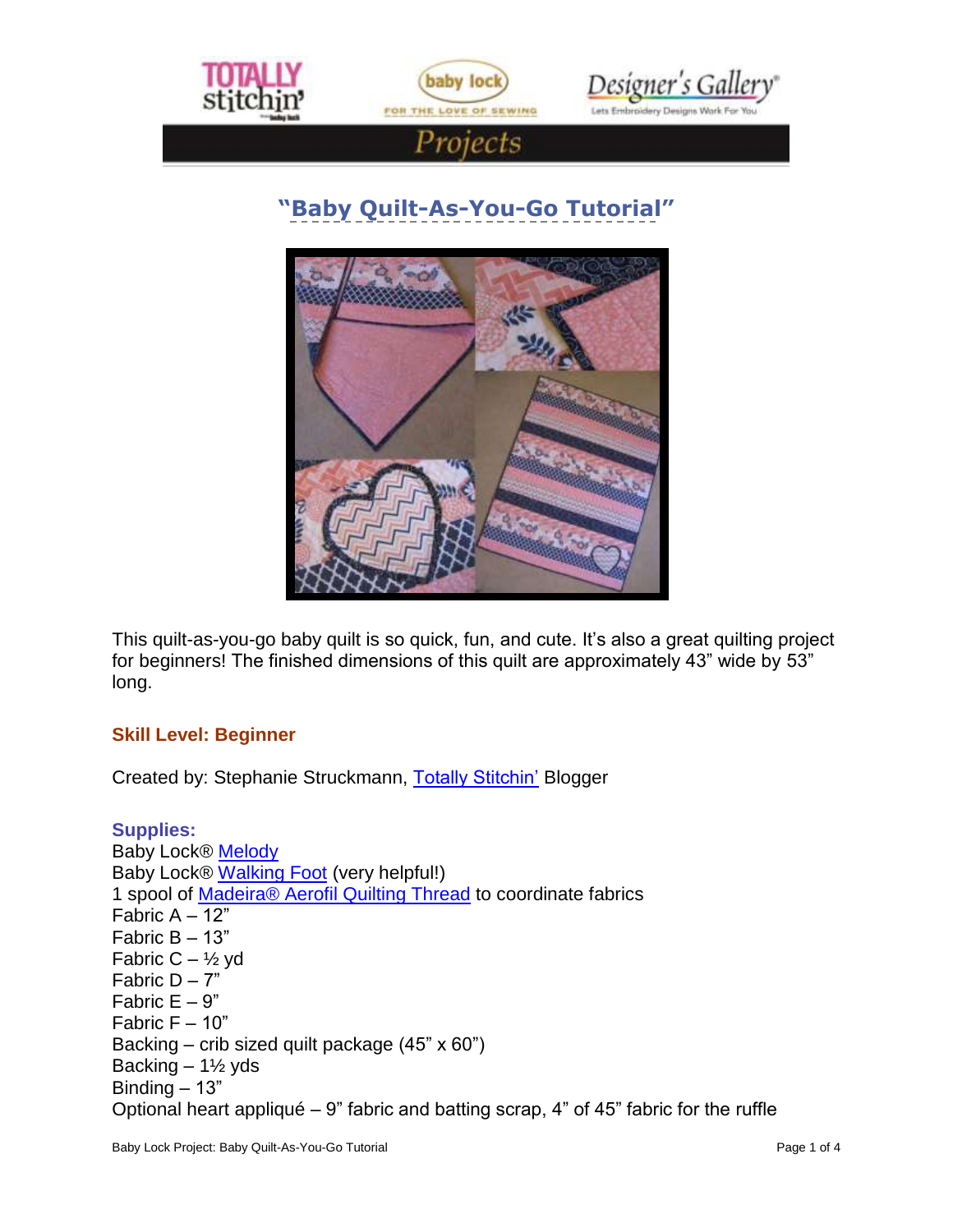## **Instructions:**

1. Cut fabric. Fabric A – cut three 3.5" strips, Fabric B – cut three 4" strips, Fabric C – cut three 5.5" strips, Fabric D – cut two 3" strips, Fabric E – cut two 4" strips, Fabric F – cut two 4.5" strips. For the backing, cut the selvages off of your fabric, and square off the top and bottom edges (should be approx. 44" by 54") and press. For the batting, gently lay out on a large flat surface (it may need a little light pressing), trying not to stretch it. Lay your backing on top and use this as a pattern, cutting your batting the same size as your backing. For your binding, cut five 2.5" strips.



2. Now, lay your backing out smoothly and layer the batting on top smoothly (not stretched).



3. Lay the first strip (fabric A) down and pin evenly with the top edge. Baste through all layers about a  $\frac{1}{4}$  away from the edge to hold the top edge of the strip in place.

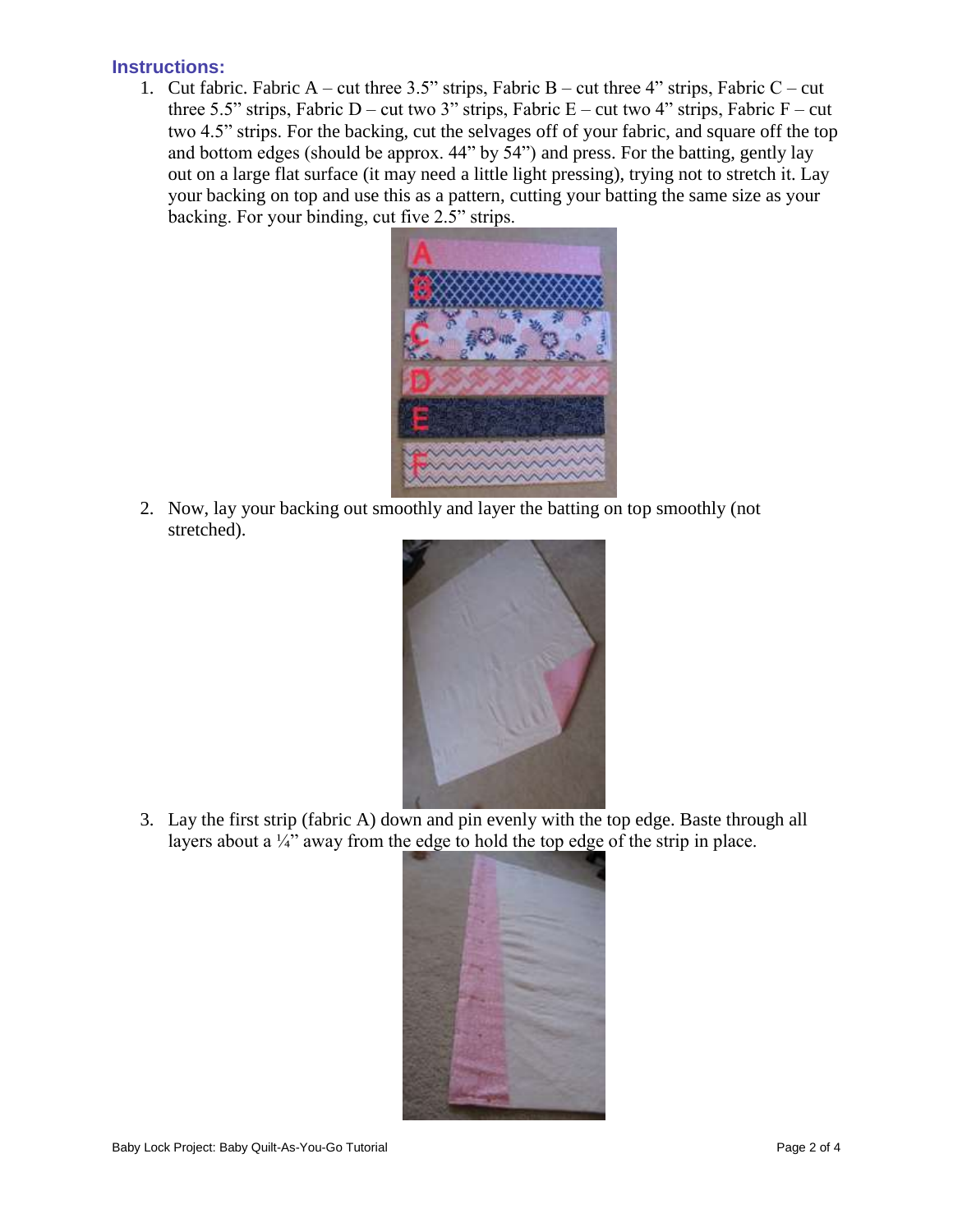4. Then, place your second strip (fabric B) right sides together and pin evenly through all layers. With your needle in the center, using your walking foot (this is so very helpful with advancing the fabric through your machine), follow the edge of the foot as your guide, and stitch down this seam. You are sewing through all of the layers, hence "quiltas-you-go" because it is quilting the layers together as you sew! Then, press the fabric B strip open and down.



5. Continue sewing your strips in order in the same fashion. Eventually, you'll need to start rolling both sides up to the seam you are sewing for ease of sewing. After you stitch the last strip, baste the lower edge of that strip down to the lower edge of the quilt with a  $\frac{1}{4}$ " seam allowance.